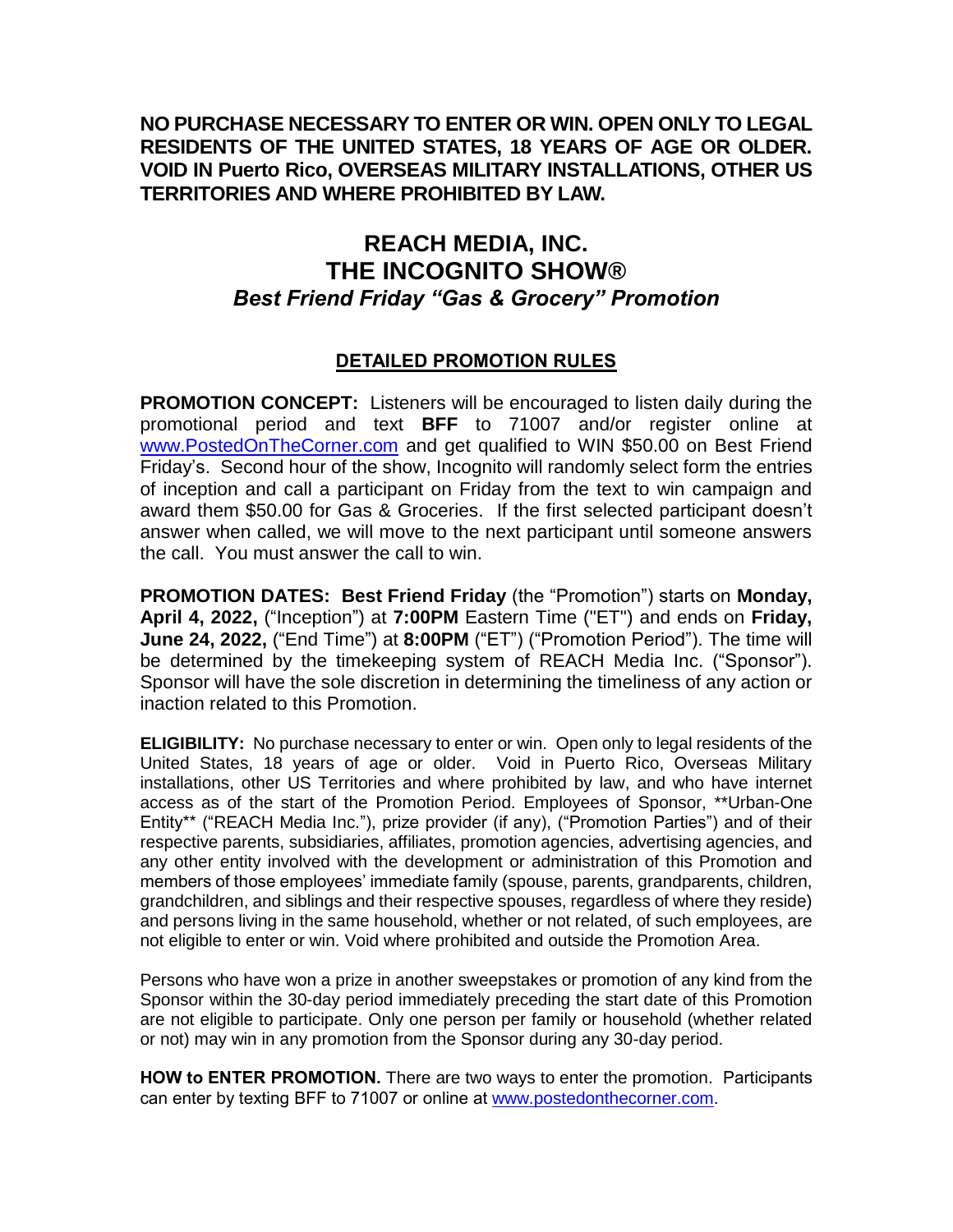**Text Message:** To enter the Promotion and sign up for the Sponsor text club, first text the **BFF** to **71007**. You will then be sent a text message inviting you to enter the Promotion and sign up for the Sponsor text club. Reply "Y" to complete entry and text club sign-up. By signing up for the text club, you agree to receive autodialed Sponsor and third-party ads to the number you provide. Consent to receive texts is not required for purchase of any good or service from Sponsor. All text message entrants must have a text messaging two-way capable handset and digital service in order to enter the Promotion using the text messaging method. Text message entrants will be sent a text message to confirm or reject entry into a Sweepstakes. Text STOP to stop and HELP for help. Text-message entries may be subject to fees under the terms of the entrant's cell-phone/text messaging subscription plan (contact your carrier for pricing plans and details). Text messaging and wireless service are not available in all areas. If any dispute arises as to identity of any text-message entrant, the entrant will be considered the authorized account holder. "Authorized Account Holder" is defined as the natural person who is assigned a number by the cellular provider or as shown on the cellular provider's records or the natural person authorized to use the number by an entity that is shown on the cellular provider's records for that number.

**Online:** During the Promotion Period, visit [www.postedonthecorner.com](http://www.postedonthecorner.com/) ("Website") and accurately complete the online entry form for the Promotion to receive one entry. To enter the Promotion using a mobile device, you must have a service plan for your web-enabled mobile device with your wireless service provider. If there is a dispute regarding the identity of an online entrant's entry, the entry will be deemed to have been made by the authorized holder of the email account at the time the entry was made. The authorized account holder is the natural person who is assigned to the applicable account by the email platform. If you choose to enter using your mobile phone, standard data rates may apply. See your wireless service provider for pricing plan details and capabilities. The information you provide will be used for the purposes of Promotion administration and in accordance with Sponsor's Privacy Policy.

**CONDITIONS APPLICABLE TO ALL ENTRIES:** Entries must be received by the end of the Promotion Period to be eligible**. Limit one entry per person throughout the Promotion Period** (**Monday, April 4, 2022,** ("Inception") at **7:00PM** Eastern Time ("ET") and ends on **Friday, June 24, 2022,** ("End Time") at **8:00PM** ("ET") ("Promotion Period"). Entries received from any person in excess of the stated limitation will be void if discovered by Sponsor. Illegible and incomplete entries are void.

**WINNER DETERMINATION, NOTIFICATION, AND VERIFICATION:** At the end of each week during the promotional period one potential winner will be randomly selected on each **Friday** of the month from the entries of inception. Second hour of the show, Incognito will randomly select form the entries of inception and call a participant on Friday from the text to win campaign and award them \$50.00 for Gas & Groceries. If the first selected participant doesn't answer when called, we will move to the next participant until someone answers the call. You must answer the call to win. Odds of winning the prize depend on the number of eligible entries. Potential winner will be asked to provide their full name, telephone number (including area code), date of birth, street address, and/or email address. Potential winner may be required to complete an Affidavit of Eligibility, Liability and Publicity Release (unless prohibited by law) and any other documents required by Sponsor, and, if so, required documents must be signed and returned within three business days of date appearing on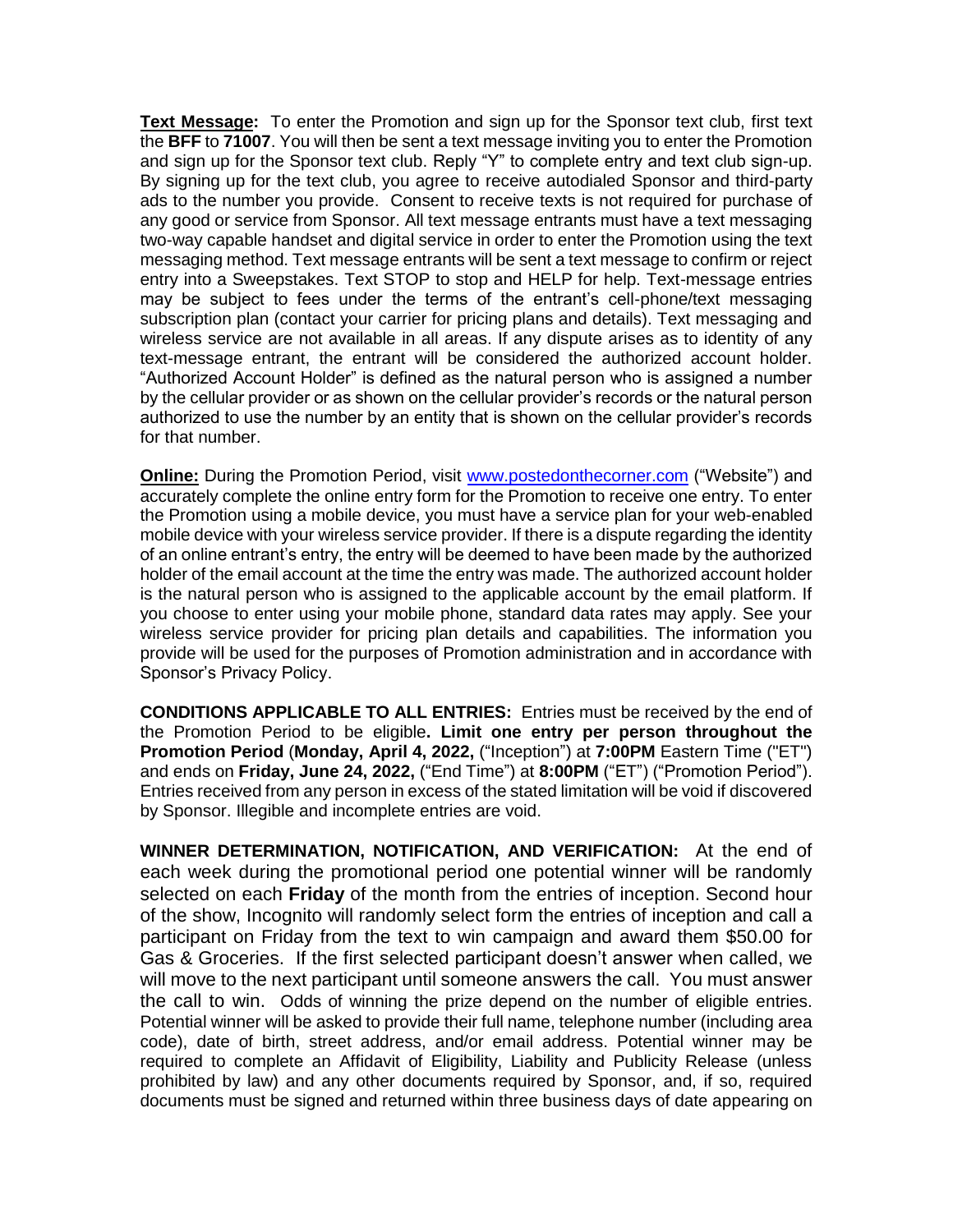prize notification. Prize will be awarded only upon winner verification and final approval by the Sponsor. If potential winner does not respond by the deadline set forth above, if potential winner does not claim the prize by the deadline, if prize notification is returned as undeliverable, if potential winner fails to sign and return requested documentation within the specified time period, and/or if potential winner is not in compliance with these Official Rules, including eligibility requirements, that potential winner may be disqualified and, at Sponsor's sole discretion, the Sponsor may select an alternate winner, time permitting, by random drawing from remaining eligible entries. If the winner is at least 18, but still considered a minor in his/her jurisdiction of residence, Sponsor reserves the right to award the prize in the name of his/her parent or legal guardian who will be responsible for fulfilling all requirements imposed on winner set forth herein. If Sponsor mails prize to winner, Sponsor is not responsible for loss, delay, or damage in delivery. Winner may be required to provide valid identification (e.g., via valid state-issued driver's license, passport or other government-issued I.D. containing the person's name, date of birth, and photograph) to claim the prize. If so, identification documents must match information previously provided to the Sponsor. The prize may be claimed only by the actual winner. Friends and family members are not eligible to claim the prize on behalf of the winner. Released Parties (defined below) shall not be liable for any claims made by ineligible entrants.

**PRIZE:** The prize is \$50.00 on each Friday's during the promotional period. The retail value of the prize is \$**600.00**. No substitution of prize is offered, and the prize may not be transferred to a third party. All federal, state, and local taxes on the prize, and any other costs, fees, and expenses associated with prize acceptance and use not specifically provided for herein are the sole responsibility of the winner. Properly claimed prize will be awarded, but in no event will Sponsor award more prizes than are provided for in these Official Rules.

To the extent that prize elements are provided by third-party providers, winner agrees to look solely to applicable prize providers with respect to any claims, losses, or disputes in connection therewith. If any winner is found to be in violation of these Official Rules or is otherwise determined by the Sponsor, in its sole discretion to be ineligible, he/she may be required to forfeit the prize or to reimburse the Sponsor for the stated value of the prize if such a violation is found after the prize has been used by the winner. Gift cards are subject to terms and conditions as specified by issuer.

**COPY OF RULES AND LIST OF WINNERS.** For a copy of these Official Rules or a List of Winners (available after Monday, June 27, 2022) send a self-addressed, stamped envelope to the Incognito Show "Best Friend Friday" Promotion, c/o REACH Media, Inc., 101 Marietta Street NW, 12th Floor, Atlanta, GA 30303. Request must be received no later than Friday, July 29, 2022. These Official Rules are also available online at [www.postedonthecorner.com](http://www.postedonthecorner.com/)

**GENERAL CONDITIONS:** Entrant agrees that it is entrant's responsibility to participate in the Promotion and to use the prize (if applicable) in a manner that is safe for entrant and third parties. By participating, each entrant agrees: (a) to abide by these Official Rules and decisions of Sponsor and judges, which will be final and binding in all respects relating to this Promotion; (b) to release, discharge, and hold harmless the Promotion Parties, any applicable social media platform (Twitter, Instagram, or Facebook), and the advertising agencies, promotion agencies, and any other third-parties involved in the development or administration of this Promotion and all of their respective parents, affiliates, subsidiaries,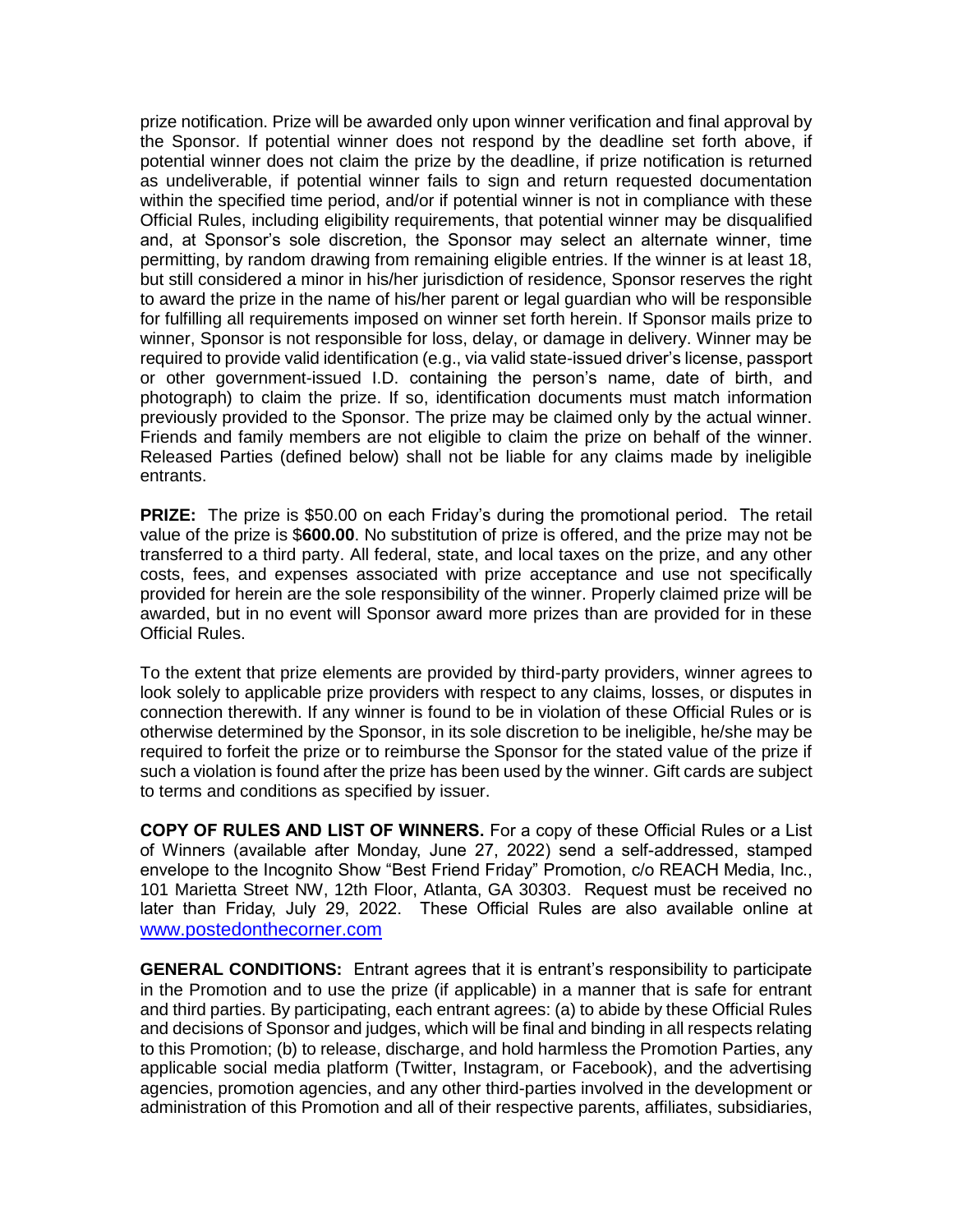and all of the respective officers, directors, shareholders, employees, agents and representatives of the forgoing (collectively, "Released Parties") from all injuries, liability, losses and damages of any kind to persons, including death, or property resulting, in whole or in part, directly or indirectly, from entrant's participation in the Promotion or any Promotion-related activity or the acceptance, possession, use, or misuse of the awarded prize or prize element; and (c) to the use of his/her name, voice, submitted entry, performance, photograph/video, prize information, image, and/or likeness for programming, advertising, publicity, trade, and promotional purposes in all media, now or hereafter known, worldwide and on the Internet, and in perpetuity by Sponsor and its designees (unless prohibited by law), without compensation or additional consents from entrant or any third party and without prior notice, approval or inspection, and to execute specific consent to such use if asked to do so. By entering, entrant also agrees not to release any publicity or other materials on their own or through someone else regarding their participation in the Promotion without the prior consent of the Sponsor, which Sponsor may withhold in its sole discretion. Sponsor also reserves the right, in its sole discretion, to modify these Official Rules for clarification purposes without materially affecting the terms and conditions of the Promotion. Sponsor reserves the right to disqualify any individual from further participation in the Promotion if Sponsor concludes, in its sole discretion, that such person: (a) has attempted to tamper with the entry process or other operation of the Promotion; (b) has failed to comply with or has attempted to circumvent these Official Rules; (c) has committed fraud or attempted to undermine the legitimate operation of the Promotion; or (d) has acted toward Sponsor, any other entity affiliated with the Promotion, or any other entrant in an unfair, inequitable, annoying, threatening, disrupting, or harassing manner. If a dispute arises regarding compliance with these Official Rules, Sponsor may consider, in its sole discretion, data reasonably available to Sponsor through information technology systems in Sponsor's control, but Sponsor will not be obligated to consider any data or other information collected from any other source. Any failure by Sponsor to enforce any of these Official Rules will not constitute a waiver of such Official Rules. If there is a conflict between any term of these Official Rules and any marketing or entry materials used in connection with the Promotion, the terms of these Official Rules will govern.

**MISCELLANEOUS:** Released Parties are not responsible for lost, late, incomplete, damaged, inaccurate, stolen, delayed, misdirected, undelivered, or garbled entries, tweets, retweets, Twitter, Instagram or Facebook updates; or for lost, interrupted or unavailable network, server, Internet Service Provider (ISP), Website, or other connections, availability or accessibility or miscommunications or failed computer, satellite, telephone or cable transmissions, lines, or technical failure or jumbled, scrambled, delayed, or misdirected transmissions or computer hardware or software malfunctions, failures or difficulties, or other errors or difficulties of any kind whether human, mechanical, electronic, computer, network, typographical, printing, or otherwise relating to or in connection with the Promotion, including, without limitation, errors or difficulties that may occur in connection with the administration of the Promotion, the processing of entries, or tweets, retweets, and/or updates, the announcement of the prize and winner, or in any other Promotion-related materials. Released Parties are also not responsible for any incorrect or inaccurate information, whether caused by Website users, tampering, hacking, or by any equipment or programming associated with or used in the Promotion. Released Parties are not responsible for injury or damage to any person's computer related to or resulting from participating in this Promotion or downloading materials from or use of the Website. Should any portion of the Promotion be, in Sponsor's sole opinion, compromised by virus, worms, bugs, non-authorized human intervention or